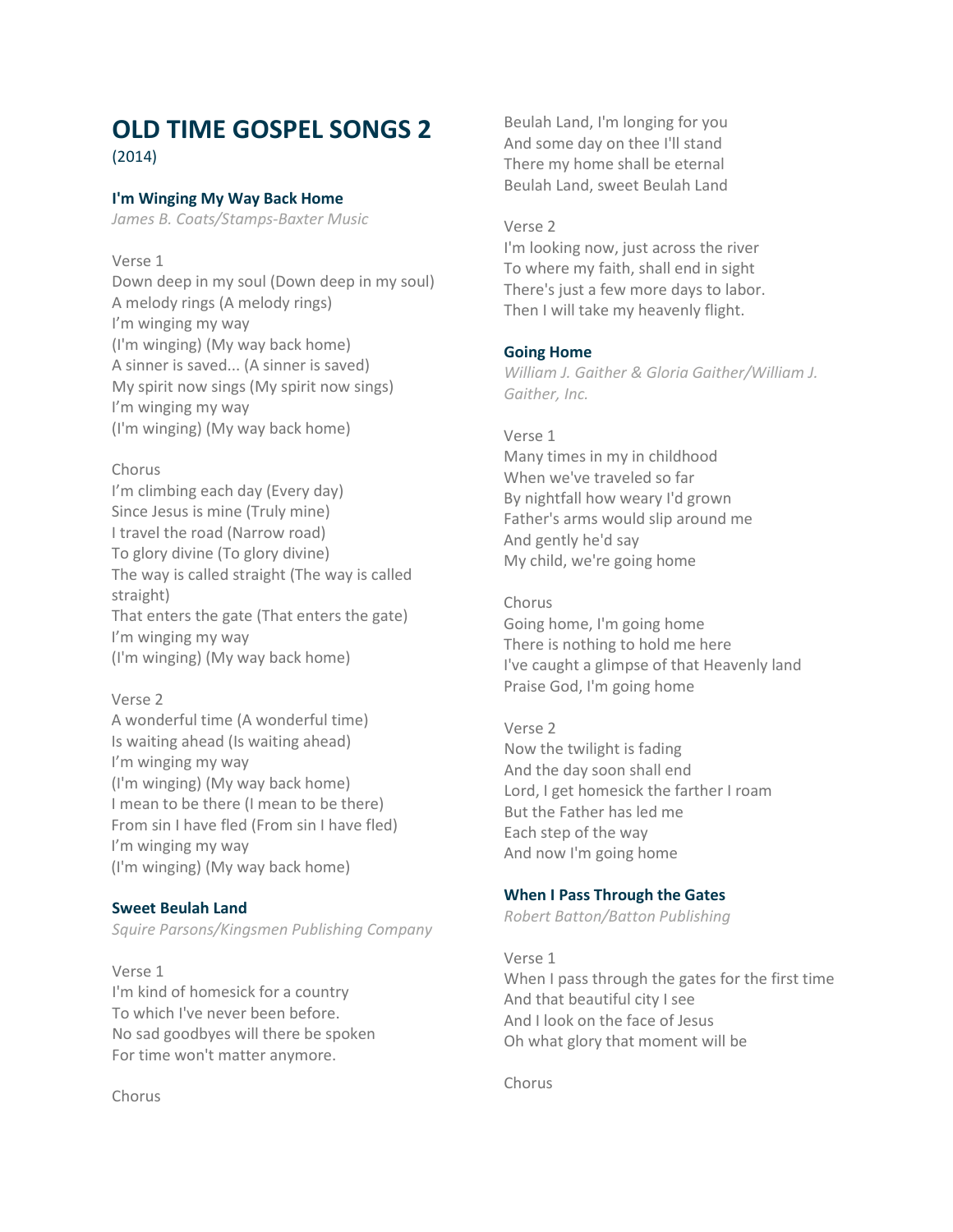All the things of this world will just fade away And my burdens will never be known The tears will all dry and we'll never more die Oh what glory that moment will be

### Verse 2

When I kneel at His feet for the first time And His radiant beauty I see Then to know I'll be with Him forever Oh what glory that moment will be

### Verse 3

When I stand in my mansion for the first time With all the loved ones I'm longing to see Then just to know it's all real, I'm in Heaven Oh what glory that moment will be

### **O Happy Day**

*Edward Rimbault & Philip Doddridge/PD*

Verse 1 O happy day, that fixed my choice On Thee, my Savior and my God! Well may this glowing heart rejoice, And tell its raptures all abroad.

#### Refrain

He taught me how to watch and pray And live rejoicing every day O happy day, O happy day, When Jesus washed my sins away!

### Verse 2

'Tis done, the great transaction's done! I am my Lord's and He is mine; He drew me, and I followed on; Charmed to confess the voice divine.

### **An Old Convention Song**

*Jerry Powell & Tim Lovelace/Homeward Bound Music*

### Verse 1

We used to come from miles around, Have dinner on the ground Underneath those old shade trees And sing the old songs in shaped notes,

In four part harmony Like "He Set Me Free" and "He'll Pilot Me" and "Anywhere Is Home" How long has it been Since you heard an old convention song?

### Chorus

I still love to hear those old convention songs That I heard as a child As we sing them all day long Like "I'm Gonna Walk" and "Just A Little Talk" And "All The Day Long" How long has it been Since you heard an old convention song?

#### Verse 2

Gospel songs today have a lot to say They lift you up when you're feeling down Some have a country flavor Some have a modern sound They all serve a need in planting seeds So I know they can't go wrong But there is none so dear as when I hear An old convention song

#### Chorus 2

How long has it been Since you heard "After A While" How long since you heard "Give The World A Smile" How long since you heard "I'm Winging My Way Back Home" How long has it been Since you heard an old convention song?

#### **Mansion Over the Hilltop**

*Ira Stamphill/New Spring*

### Verse 1

I'm satisfied with just a cottage below, A little silver and a little gold; But in that city where the ransomed will shine, I want a gold one that's silver-lined.

#### Chorus

I've got a mansion just over the hilltop, In that bright land where we'll never grow old; And someday yonder we will never more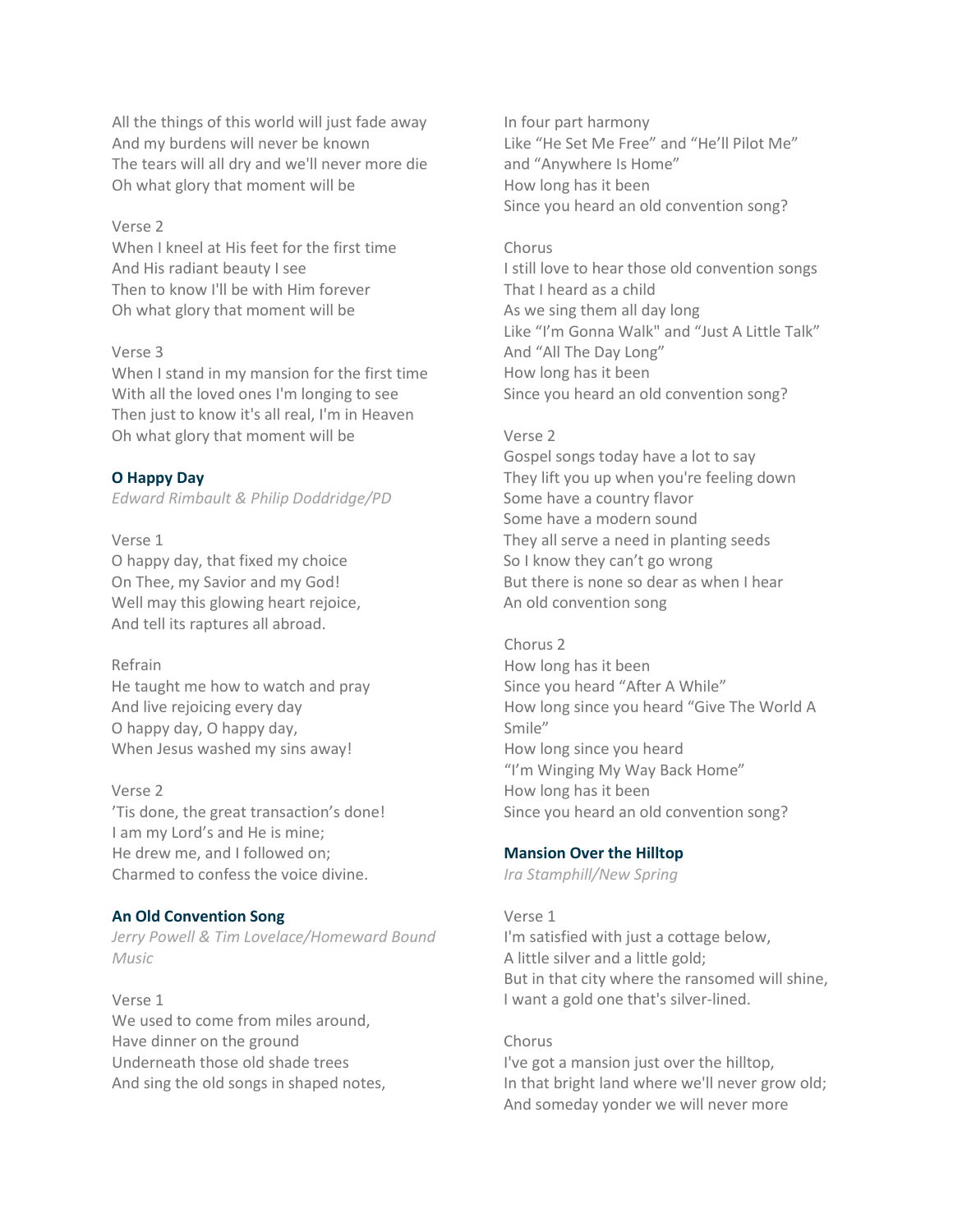wander, But walk the streets that are purest gold.

Verse 2 Don't think me poor or deserted or lonely, I'm not discouraged, I'm heaven bound; I'm just a pilgrim in search of a city, I want a mansion, a harp and a crown.

# **I Can Tell You the Time**

*Adger M. Pace/James D. Vaughn Music*

Verse 1 I remember the time when in darkness I wondered (Farther from home) On the mountain of sin, I had traveled so long (I had traveled so long) Like the prodigal son all my good I had squandered (Sadly I roamed) But the Savior came in and He gave me a song

Chorus

I can tell you now the time (I can tell you the time)

I can take you to the place (I can show you the place)

Where the Lord saved me (where the Lord saved me)

By His wonderful grace (by His wonderful grace) But I cannot tell you how (for I know not the how)

And I cannot tell you why (and I know not the why)

But He'll tell me all about it (He will tell me all about it)

In the by and by (in the by and by)

# Verse 2

I can never forget when He spoke to me gently (Follow thou me)

In the fountain of life there's a balm for your soul

(There's a balm for your soul)

So I heeded His voice, He was speaking intently

(Gladly I see) Through His marvelous grace (through His marvelous grace) I am happy and whole (I am happy and whole)

# **Victory in Jesus**

*Eugene M. Bartlett/Albert E. Brumley and Sons*

Verse 1 I heard an old, old story, How a Savior came from glory, How He gave His life on Calvary To save a wretch like me; I heard about His groaning, Of His precious blood's atoning, Then I repented of my sins And won the victory.

### Chorus

O victory in Jesus, My Savior, forever. He sought me and bought me With His redeeming blood; He loved me ere I knew Him And all my love is due Him, He plunged me to victory, Beneath the cleansing flood.

# **To Be Used Of God**

*Audrey Mieir/Manna Music*

Verse 1 I've a yearning in my heart that cannot be denied It's a longing that has never yet been satisfied I want the world to know the one who loves them so Like a flame, it's burning deep inside

# Chorus

To be used of God, to sing, to speak, to pray To be used of God, to show someone the way I long so much to feel the touch of his consuming fire To be used of God is my desire

Verse 2